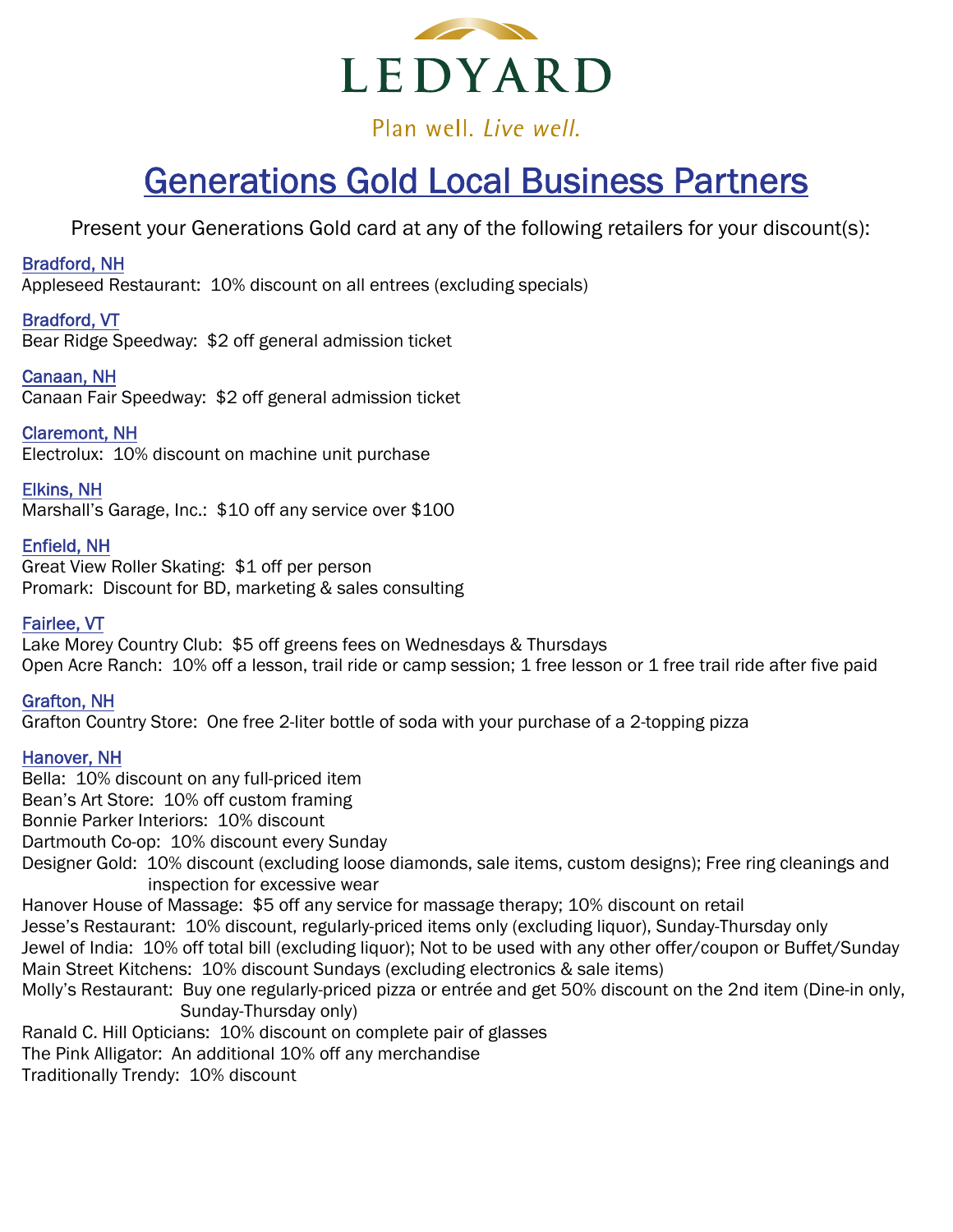# Hartford, VT

White River Car Wash: \$1 off wash of choice, 8:00 a.m.— 5:00 p.m.

#### Lebanon, NH

Carter Community Building Association: Adults, seniors (62 and older), and families will receive the renewal rate on a 3-month membership. Save \$15 on adult memberships, \$10 on senior memberships, \$20 on oneadult family memberships, and \$25 on two-adult family memberships (not combined with other offers). City Center Ballet: 10% off CCB ticket purchase for performance(s) at the Lebanon Opera House Country Woolens: 10% discount on total purchase Gusanoz: 10% off, less alcoholic beverages, Monday-Saturday only J's Nails & Waxing: \$10 manicure / \$6 brow wax / 15% off full gel nails set / 15% off pedicure Just Paradise: \$3 off haircut during the entire year Keene Medical Products: 10% discount Lebanon Ballet School: Save \$15 on first-time tuition fees Lebanon Health Food Store: 10% discount on all nutritional supplements (excluding sale items) Lebanon Opera House: 10% off any Lebanon Opera House produced show Roberts Auto Service, Inc.: \$10 off front end alignments Systems Plus Computers: 5% discount on supplies & accessories Top Stitch Embroidery: 5% discount on total order

#### Lyme, NH

Green's Appliance Service: 10% discount on repair parts The Dowds' Country Inn: 10% discount on room accommodations; no charge for room rental for catered events

## North Sutton, NH

InterTown Record: \$5 off 1-year subscription and 5% off display advertising

#### New London, NH

Bayberry Barn: 10% off (excluding reduced items)

Flash Photo: 50 free 4x6" digital prints with first-time use of Generations Gold card; 300 free 4x6" digital prints with purchase of any digital camera

Hogan Sports Center: 1 guest pass per Generations Gold cardholder

Lisann's: 10% discount on any purchase (excluding sale items

MacKenna's Restaurant: 10% discount on entire meal

Mountainside Racquet & Fitness: 10% discount on any fitness membership, not to be combined with other discounts

New Beginnings: First haircut free for new customers; 15% discount on all cuts and services thereafter New London Inn: 10% discount on dinner, Monday-Wednesday (excluding holidays and alcoholic beverages;

10% discount on rooms Monday-Thursday

New London Opticians: 15% discount

Serendipity Boutique: 10% discount on purchases (excluding sale items)

Tatewell Gallery: 15% discount on all custom framing; 10% discount on selected merchandise

The Garden Spa: 10% discount on all services

Traditions Restaurant: 10% discount on dinners (excluding alcohol), Sunday-Thursday

#### Newbury, NH

Best Western: 10% discount on room rates, Sunday-Thursday, some restrictions Bob Skinner's Ski & Sport: 10% discount on winter rentals; 10% discount on in-stock clothing & accessories (excluding sale items) Marzelli Deli: 10% discount Monday-Thursday (excluding alcohol) Mountain Edge Resort & Spa: 10% discount

Rosewood Barn: 10% discount (excluding alcohol & tobacco)

#### Newport, NH

New London Copy: 5% discount on office supplies; \$59.99 equipment cleaning and tune-up special; special

pricing in copy center on B&W, color and large format copies

The Old Courthouse: 10% discount (excluding alcohol & special events)